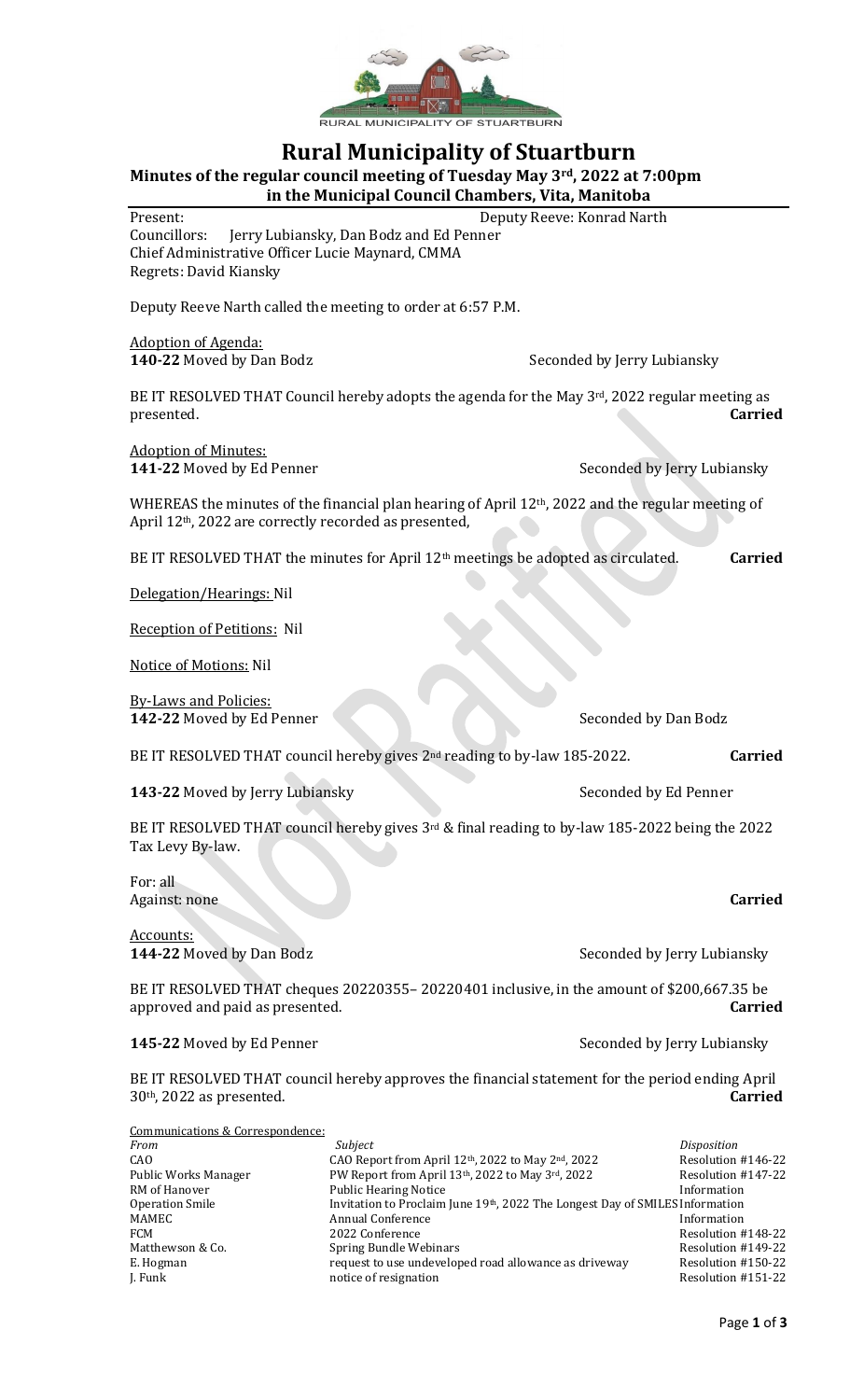| 147-22 Moved by Ed Penner                                                                                                                                                                                                                                           | Seconded by Dan Bodz        |  |  |
|---------------------------------------------------------------------------------------------------------------------------------------------------------------------------------------------------------------------------------------------------------------------|-----------------------------|--|--|
| BE IT RESOLVED THAT Council hereby accepts the Public Works Manager's report dated April 13 <sup>th</sup><br>to May 3rd, 2022 as presented.                                                                                                                         | <b>Carried</b>              |  |  |
| 148-22 Moved by Konrad Narth                                                                                                                                                                                                                                        | Seconded by Ed Penner       |  |  |
| BE IT RESOLVED THAT Council hereby authorizes the CAO to attend the FCM Annual Conference in<br>Regina, SK with related expenses to be paid by the RM.                                                                                                              | <b>Carried</b>              |  |  |
| 149-22 Moved by Ed Penner                                                                                                                                                                                                                                           | Seconded by Jerry Lubiansky |  |  |
| BE IT RESOLVED THAT Council hereby authorizes the CAO/ACAO to attend the Mathewson & Co.<br>May and June Webinars with related expenses to be paid by the RM.                                                                                                       | <b>Carried</b>              |  |  |
| 150-22 Moved by Ed Penner                                                                                                                                                                                                                                           | Seconded by Dan Bodz        |  |  |
| BE IT RESOLVED THAT Council hereby enters into a Development Agreement with Erik & Alicia<br>Hogman for the future road development of Road Allowance 43E to access their property on NE 18-<br>2-8E for the purpose of building a hunting cabin.<br><b>Carried</b> |                             |  |  |
| 151-22 Moved by Ed Penner                                                                                                                                                                                                                                           | Seconded by Jerry Lubiansky |  |  |
| WHEREAS it is with regret that Council hereby accepts the letter of resignation of Jackie Funk as<br>Administrative Assistant tendered on April 27th, 2022;                                                                                                         |                             |  |  |
| AND WHEREAS Council hereby confirms that her last day of full-time employment with the<br>municipality shall be May 11 <sup>th</sup> , 2022;                                                                                                                        |                             |  |  |
| THEREFORE BE IT RESOLVED THAT Council hereby advertises to fill the vacancy.<br><b>Carried</b>                                                                                                                                                                      |                             |  |  |
| Reports/Minutes from Committees:<br>152-22 Moved by Jerry Lubiansky                                                                                                                                                                                                 | Seconded by Ed Penner       |  |  |
| BE IT RESOLVED THAT Council accepts the reports/minutes from the following committees:<br>PSEDB Meeting Minutes of March 8th, 2022<br>$\bullet$<br>BPPS Meeting Minutes of April 18th, 2022                                                                         |                             |  |  |
| SRRWD - FCM Surface Water Management Plan Meeting Minutes of April 6th, 2022                                                                                                                                                                                        | <b>Carried</b>              |  |  |
| <b>General Business</b><br>153-22 Moved by Ed Penner                                                                                                                                                                                                                | Seconded by Jerry Lubiansky |  |  |
| BE IT RESOLVED that Council hereby hires Custom Flooring to install new flooring in the new<br>council chamber area only as per estimate #7449 in the amount of \$6,889.00 plus applicable taxes.<br><b>Carried</b>                                                 |                             |  |  |

BE IT RESOLVED THAT Council hereby hires Toul's Custom Woodworks to build a new council chamber desk as per quote dated April 11th, 2022 in the amount of \$3,300.00 plus taxes. **Carried**

Unfinished Business: Nil

In Camera: Nil

**146-22** Moved by Jerry Lubiansky Seconded by Dan Bodz

BE IT RESOLVED THAT Council hereby accepts the CAO report dated April 12<sup>th</sup>, 2022 to May 2<sup>nd</sup>,<br>2022 as presented. **Carried** 2022 as presented.

**154-22** Moved by Ed Penner Seconded by Jerry Lubiansky